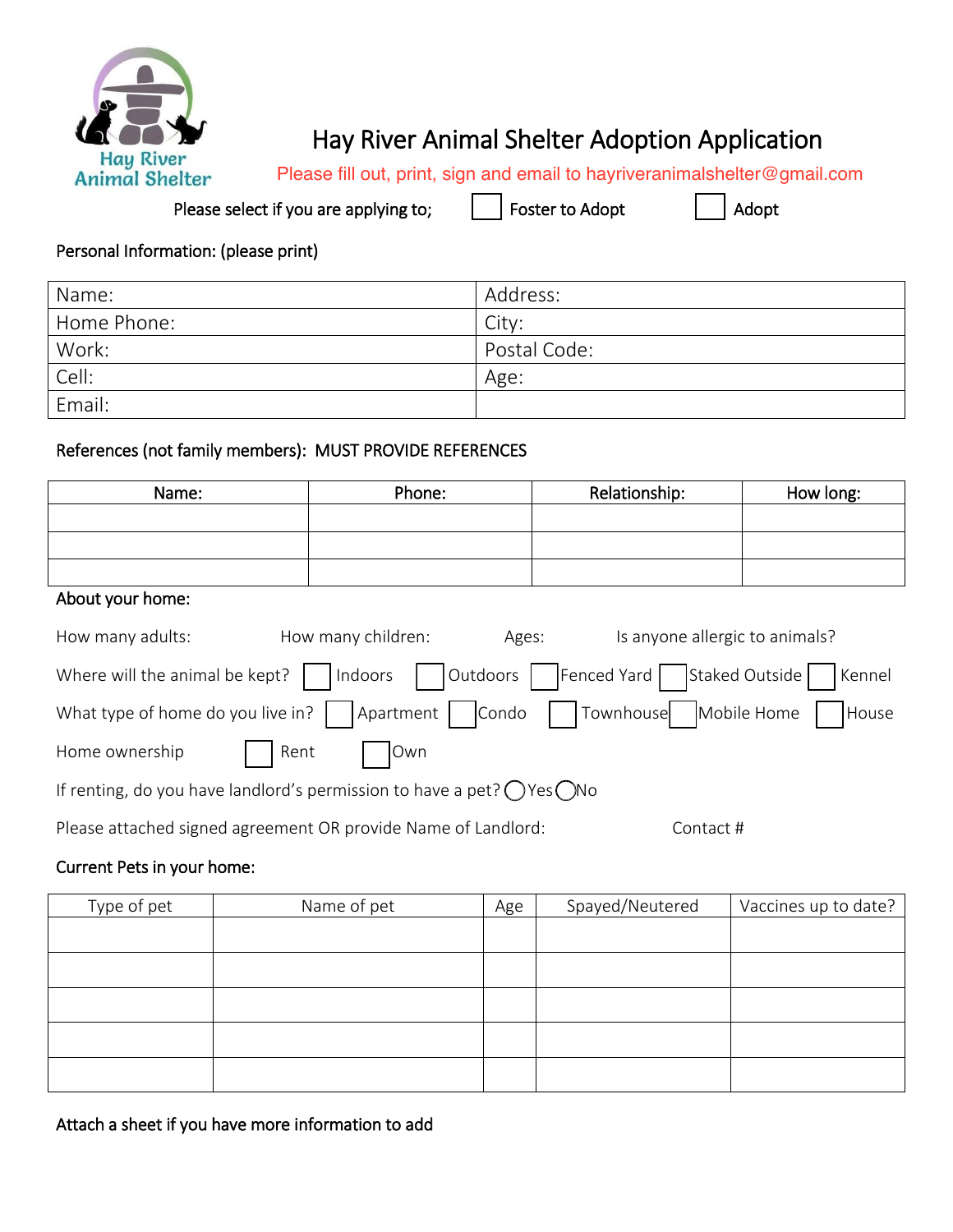#### About you:

Is there a specific pet of ours that you are interested in adopting?

If yes, why do you think this animal will make a good addition to your home?

Are you prepared to make a lifelong commitment to a new pet? (Dogs/Cats can live 16+ years or more)

Have you ever surrendered or returned a pet to the breeder/pound or SPCA? If so, what were the circumstances?

Have any of your pets had a litter of puppies or kittens?

Have you ever given a pet away? If so why?

What will you do with the pet if you move?

Do you have the time to care and train a pet? (i.e. feeding 4 times a day, potty breaks/litter training, behaviour issues. It may take a fair amount of time for your new pet to adjust to its new home)

Do you have a safe place to keep the pet if you can't watch it?

| Have you chosen a vet to use in your area? If yes who?                                                        |
|---------------------------------------------------------------------------------------------------------------|
| Are you willing to spay/neuter your pet? Yes $\sqrt{\phantom{a}}$ No $\boxed{\phantom{a}}$                    |
| Are you aware of the cost of a spay or neuter? Yes $\boxed{\smash{\nu}}$ No $\boxed{\phantom{\nu}}$ How much? |
| Where did you get your pricing from?                                                                          |
| Are there any bad dog/cat habits that you cannot tolerate?                                                    |

What are the traits you most desire in your dog/cat?

Hay River Animal Shelter - 64 Industrial Drive, Hay River NT - 867.874.3667 - Email: hayriveranimalshelter@gmail.com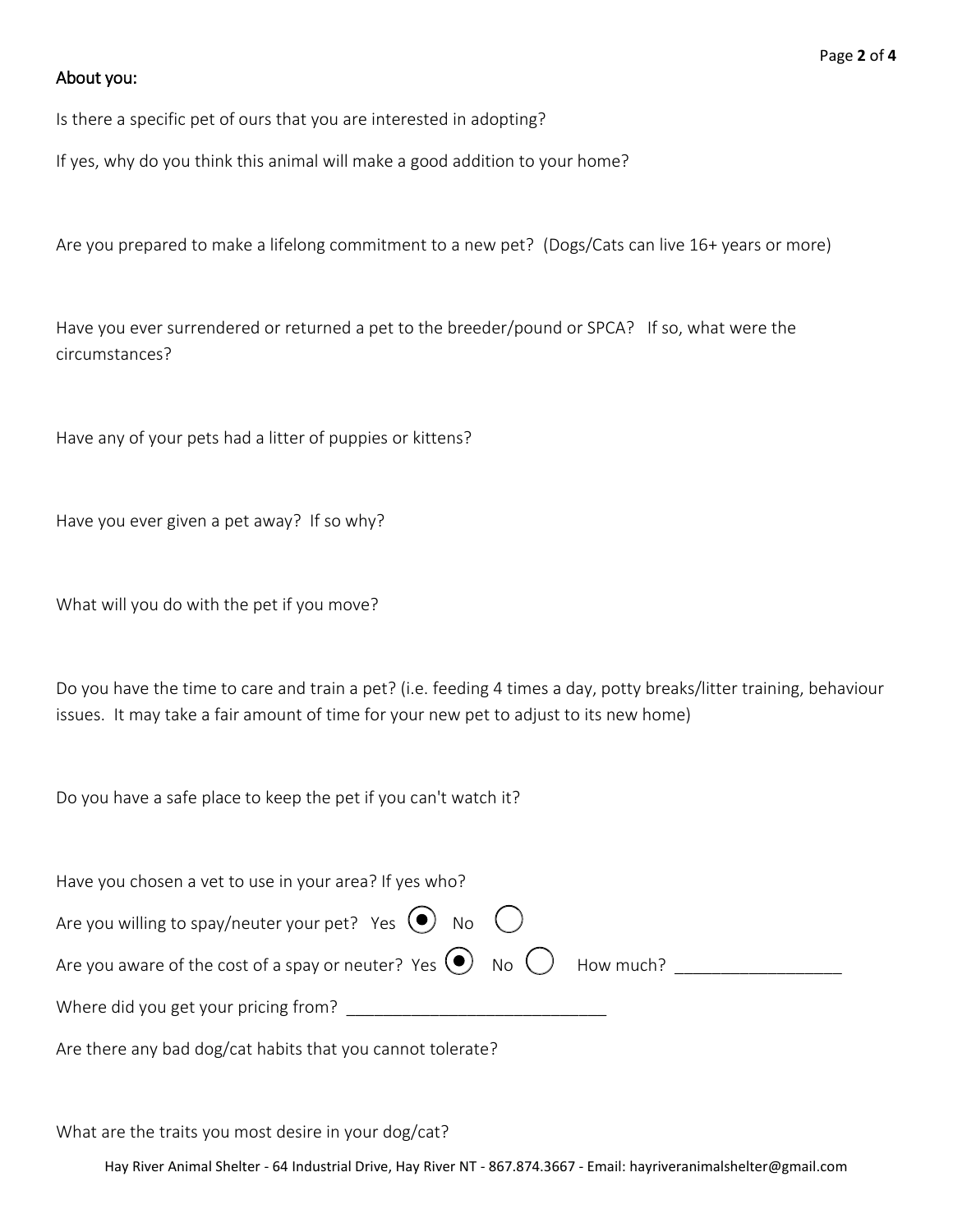#### Is this dog/cat a gift? If so, who for?

| What ages of dog/cat are you interested in?                                                                                                                                                                                                                                                                                        |
|------------------------------------------------------------------------------------------------------------------------------------------------------------------------------------------------------------------------------------------------------------------------------------------------------------------------------------|
| Puppy/Kitten Adult Dog/Cat Senior Dog/Cat                                                                                                                                                                                                                                                                                          |
| How will your new pet spend its days? (Circle all that apply): Indoors<br>Outdoors<br>Crated<br><b>Basement</b><br>Garage Porch   Yard<br>Locked in room<br>Barn                                                                                                                                                                   |
| How will your new pet spend its nights? (Circle all that apply): Indoors<br><b>Outdoors</b><br><b>Bedroom</b><br>Kitchen<br>Locked in room<br>Porch Barn<br>Garage<br>Crated Basement<br>I prefer a pet whose energy level is:<br>High<br>Medium<br>Low<br>The noise/activity level in my home is usually<br>Medium<br>Low<br>High |
| hours/day.<br>I need a pet that will tolerate being alone                                                                                                                                                                                                                                                                          |

# DOG RELATED QUESTIONS:

Do you have yard or place where your dog can use the bathroom outdoors?

If the pet has behaviour problems what will you do about it? Will you seek out assistance?

Is your yard fenced? How high is the fence?

Does your yard have an escape proof gate?

Have you researched the breed(s)?

Do you understand and accept the exercise requirements and health issues inherent to this breed(s)? Explain:

Are you willing to enroll in puppy/dog training classes when available?